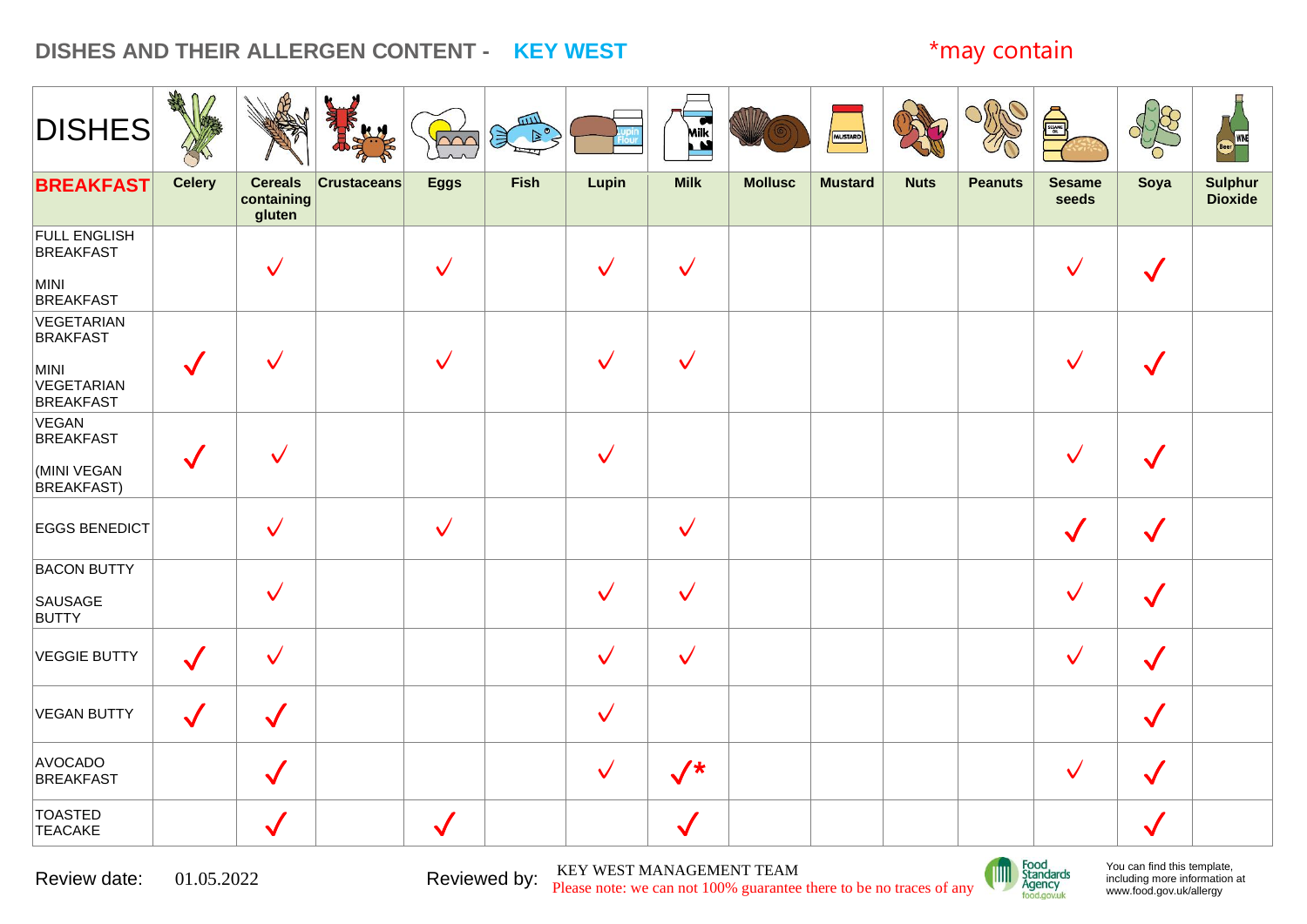ingredient as the dishes are produced in one kitchen.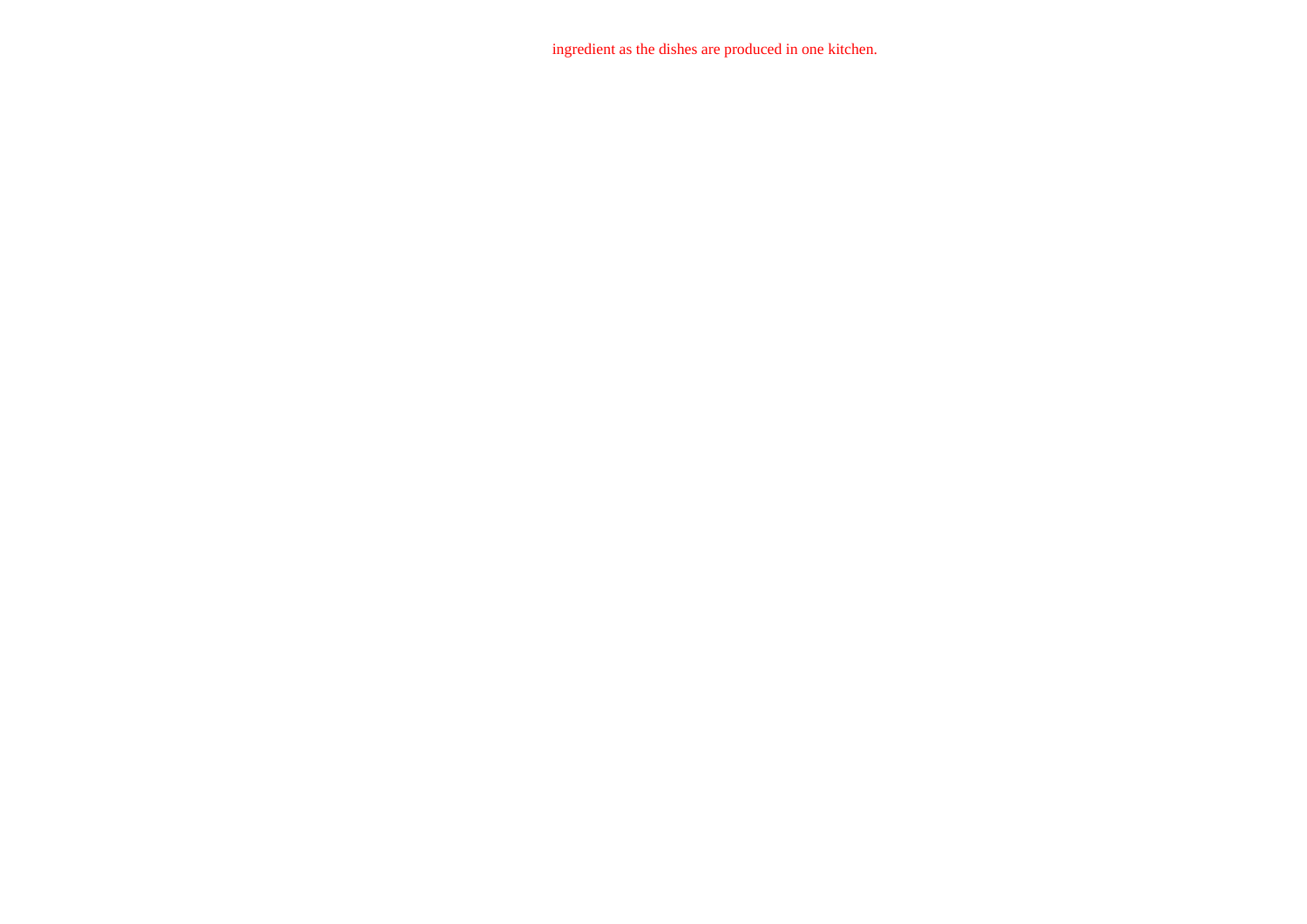### DISHES AND THEIR ALLERGEN CONTENT - KEY WEST **\* MAY CONTAIN**

| <b>DISHES</b>                                      | <b>SHAR</b>   |                                        |                              | $\sim$                       | للللا<br>$\mathbb{R}^{\circ}$<br>溑 |              | Milk<br>Ľ                    |                              | <b>MUSTARD</b> |             |                | SESAME                 |                              | Beer WINE                        |
|----------------------------------------------------|---------------|----------------------------------------|------------------------------|------------------------------|------------------------------------|--------------|------------------------------|------------------------------|----------------|-------------|----------------|------------------------|------------------------------|----------------------------------|
| <b>STARTERS</b><br>& LIGHT<br><b>BITES</b>         | <b>Celery</b> | <b>Cereals</b><br>containing<br>gluten | <b>Crustaceans</b>           | <b>Eggs</b>                  | <b>Fish</b>                        | Lupin        | <b>Milk</b>                  | <b>Mollusc</b>               | <b>Mustard</b> | <b>Nuts</b> | <b>Peanuts</b> | <b>Sesame</b><br>seeds | Soya                         | <b>Sulphur</b><br><b>Dioxide</b> |
| NACHOS SOLO                                        |               | $\sqrt{*}$                             |                              |                              |                                    |              | $\checkmark$                 |                              |                |             |                |                        |                              |                                  |
| VEGAN NACHOS                                       |               | $\sqrt{*}$                             |                              |                              |                                    |              |                              |                              |                |             |                |                        |                              |                                  |
| <b>HALLOUMI</b><br>PLANKS                          |               | $\checkmark$                           |                              | $\checkmark$                 |                                    |              | $\checkmark$                 |                              | $\sqrt{}$      |             |                |                        | $\checkmark$                 |                                  |
| <b>BUFFALO</b><br><b>CHICKEN</b><br><b>FILLETS</b> |               | $\checkmark$                           |                              |                              |                                    |              |                              |                              |                |             |                |                        |                              |                                  |
| <b>CRISPY</b><br>CHICKEN WINGS                     | $\checkmark$  |                                        |                              |                              |                                    |              |                              |                              | $\checkmark$   |             |                |                        |                              |                                  |
| <b>BBQ SAUCE</b>                                   |               |                                        |                              |                              |                                    |              |                              |                              |                |             |                |                        |                              |                                  |
| <b>SWEET CHILLI</b><br><b>SAUCE</b>                |               |                                        |                              |                              |                                    |              |                              |                              |                |             |                |                        |                              |                                  |
| <b>CHIPOTLE</b><br><b>SAUCE</b>                    |               |                                        |                              | $\checkmark$                 |                                    |              |                              |                              | $\sqrt{}$      |             |                |                        |                              |                                  |
| PRAWN<br>COCKTAIL                                  |               | $\checkmark$                           | $\checkmark$                 | $\checkmark$                 | $\checkmark$                       | $\checkmark$ | $\sqrt{\star}$               | $\checkmark$                 |                |             |                |                        |                              |                                  |
| PANKO<br>CALAMARI                                  |               | $\mathbf{z}$<br>$\checkmark$           | $\mathbf{z}$<br>$\checkmark$ | $\mathbb{Z}$<br>$\checkmark$ | $\mathbf{z}$<br>$\checkmark$       |              | $\mathbf{z}$<br>$\checkmark$ | $\mathbf{z}$<br>$\checkmark$ |                |             |                |                        | $\mathbf{z}$<br>$\checkmark$ |                                  |
| <b>BOWL OF</b><br><b>OLIVES</b>                    |               |                                        |                              |                              |                                    |              |                              |                              |                |             |                |                        |                              |                                  |
| GARLIC BREAD                                       |               | $\checkmark$                           |                              |                              |                                    |              | $\checkmark$                 |                              |                |             |                | $\sqrt{*}$             |                              |                                  |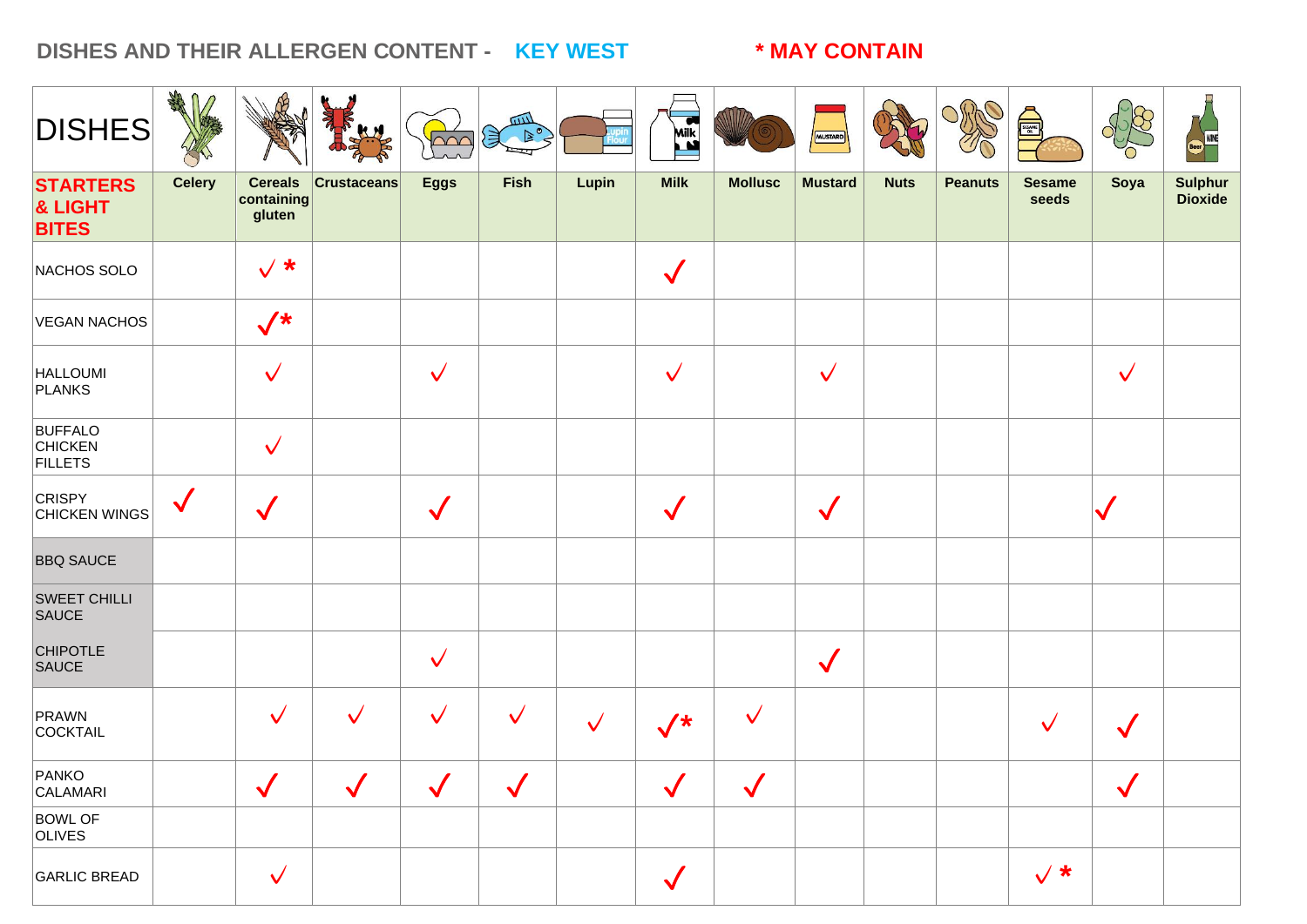| CHEESY GARLIC<br><b>BREAD</b>                 |               | $\checkmark$                           |                    |             |                                    |       |                          |                |                |             |                | $\sqrt{*}$             |      |                                  |
|-----------------------------------------------|---------------|----------------------------------------|--------------------|-------------|------------------------------------|-------|--------------------------|----------------|----------------|-------------|----------------|------------------------|------|----------------------------------|
| <b>DISHES</b>                                 | <b>SHARE</b>  |                                        |                    | $\sim$      | $\overline{u}$<br>$B^{\circ}$<br>溟 |       | $\bullet$<br><b>Milk</b> |                | MUSTARD        |             |                | A                      |      | Beer WNE                         |
| <b>STARTERS</b><br>& LIGHT<br><b>BITES</b>    | <b>Celery</b> | <b>Cereals</b><br>containing<br>gluten | <b>Crustaceans</b> | <b>Eggs</b> | <b>Fish</b>                        | Lupin | <b>Milk</b>              | <b>Mollusc</b> | <b>Mustard</b> | <b>Nuts</b> | <b>Peanuts</b> | <b>Sesame</b><br>seeds | Soya | <b>Sulphur</b><br><b>Dioxide</b> |
| VEGAN GARLIC<br><b>BREAD</b>                  |               |                                        |                    |             |                                    |       |                          |                |                |             |                |                        |      |                                  |
| CHEESY VEGAN<br><b>GARLIC BREAD</b>           |               | W                                      |                    |             |                                    |       |                          |                |                |             |                |                        |      |                                  |
| <b>BREAD AND</b><br><b>BUTTER WITH</b><br>JAM |               |                                        |                    |             |                                    | M     | $/$ *                    |                |                |             |                |                        |      |                                  |

KEY WEST MANAGEMENT TEAM

Review date:  $01.05.22$  Reviewed by: Please note: we can not 100% guarantee there to be no traces of any ingredient as the dishes are produced in one kitchen.



You can find this template, including more information [at](http://www.food.gov.uk/allergy)  [www.food.gov.uk/allergy](http://www.food.gov.uk/allergy)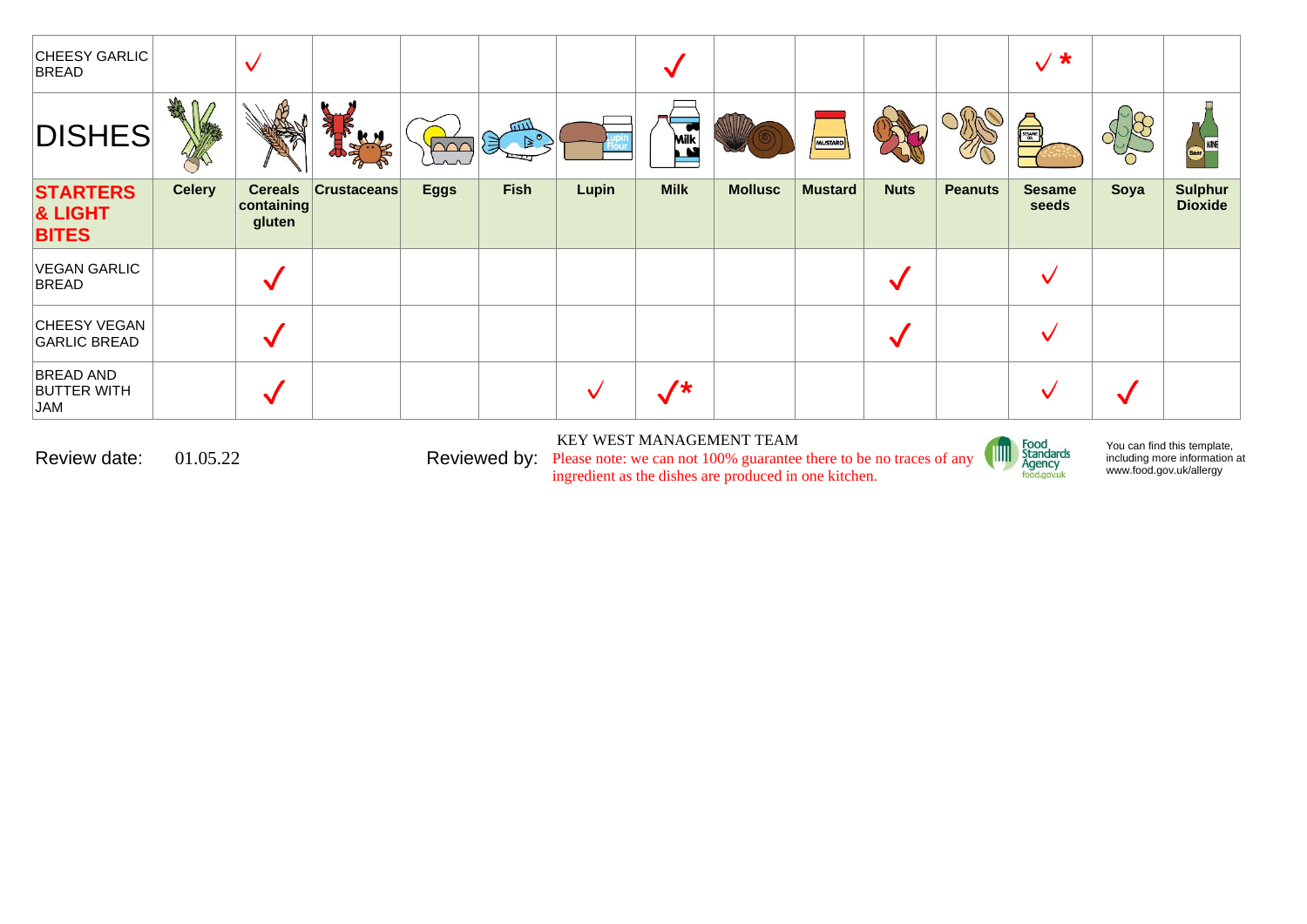### **DISHES AND THEIR ALLERGEN CONTENT - KEY WEST** \*MAY CONTAIN

| <b>DISHES</b>                         | ART<br>$\mathsf{n}$ |                                        |                         | $\sim$       | <b>READER</b> |       | K Nik        |                | MUSTARD        |             |                | SESSION OF             |              | <b>WINE</b>                      |
|---------------------------------------|---------------------|----------------------------------------|-------------------------|--------------|---------------|-------|--------------|----------------|----------------|-------------|----------------|------------------------|--------------|----------------------------------|
| <b>BAGUETTES</b>                      | <b>Celery</b>       | <b>Cereals</b><br>containing<br>gluten | <b>Crustaceans Eggs</b> |              | Fish          | Lupin | <b>Milk</b>  | <b>Mollusc</b> | <b>Mustard</b> | <b>Nuts</b> | <b>Peanuts</b> | <b>Sesame</b><br>seeds | Soya         | <b>Sulphur</b><br><b>Dioxide</b> |
| <b>TUNA CRUNCH</b><br>MAYO            |                     | $\checkmark$                           | $\checkmark$            | $\checkmark$ | $\checkmark$  |       |              |                |                |             |                | $\checkmark$           |              |                                  |
| CHEESE AND<br>ONION                   |                     | $\checkmark$                           |                         | $\checkmark$ |               |       | $\checkmark$ |                |                |             |                | $\checkmark$           |              |                                  |
| HAM AND<br><b>CHEESE</b>              |                     | $\checkmark$                           |                         | $\checkmark$ |               |       | $\checkmark$ |                |                |             |                | $\checkmark$           |              |                                  |
| <b>BRIE AND</b><br>BACON              |                     | $\checkmark$                           |                         | $\checkmark$ |               |       | $\checkmark$ |                |                |             |                | $\checkmark$           |              |                                  |
| <b>PRAWN MARIE</b><br>ROSE            |                     | $\checkmark$                           | $\checkmark$            | $\checkmark$ | $\checkmark$  |       |              | $\checkmark$   |                |             |                | $\checkmark$           |              |                                  |
| <b>CHICKEN</b><br>CAESER              |                     | $\checkmark$                           |                         | $\checkmark$ |               |       | $\checkmark$ |                |                |             |                | $\checkmark$           | $\checkmark$ |                                  |
| <b>SHICKEN TIKKA</b>                  |                     | $\checkmark$                           |                         |              |               |       |              |                | $\checkmark$   |             |                | $\sqrt{}$              | $\checkmark$ |                                  |
| <b>SALADS</b>                         |                     |                                        |                         |              |               |       |              |                |                |             |                |                        |              |                                  |
| <b>CHICKEN</b><br>CAESAR SALAD        |                     | $\checkmark$                           |                         | $\checkmark$ |               |       | $\checkmark$ |                |                |             |                | $\checkmark$           | $\checkmark$ |                                  |
| <b>KEY WEST</b><br><b>HOUSE SALAD</b> |                     |                                        |                         |              |               |       |              |                | $\checkmark$   |             |                |                        |              |                                  |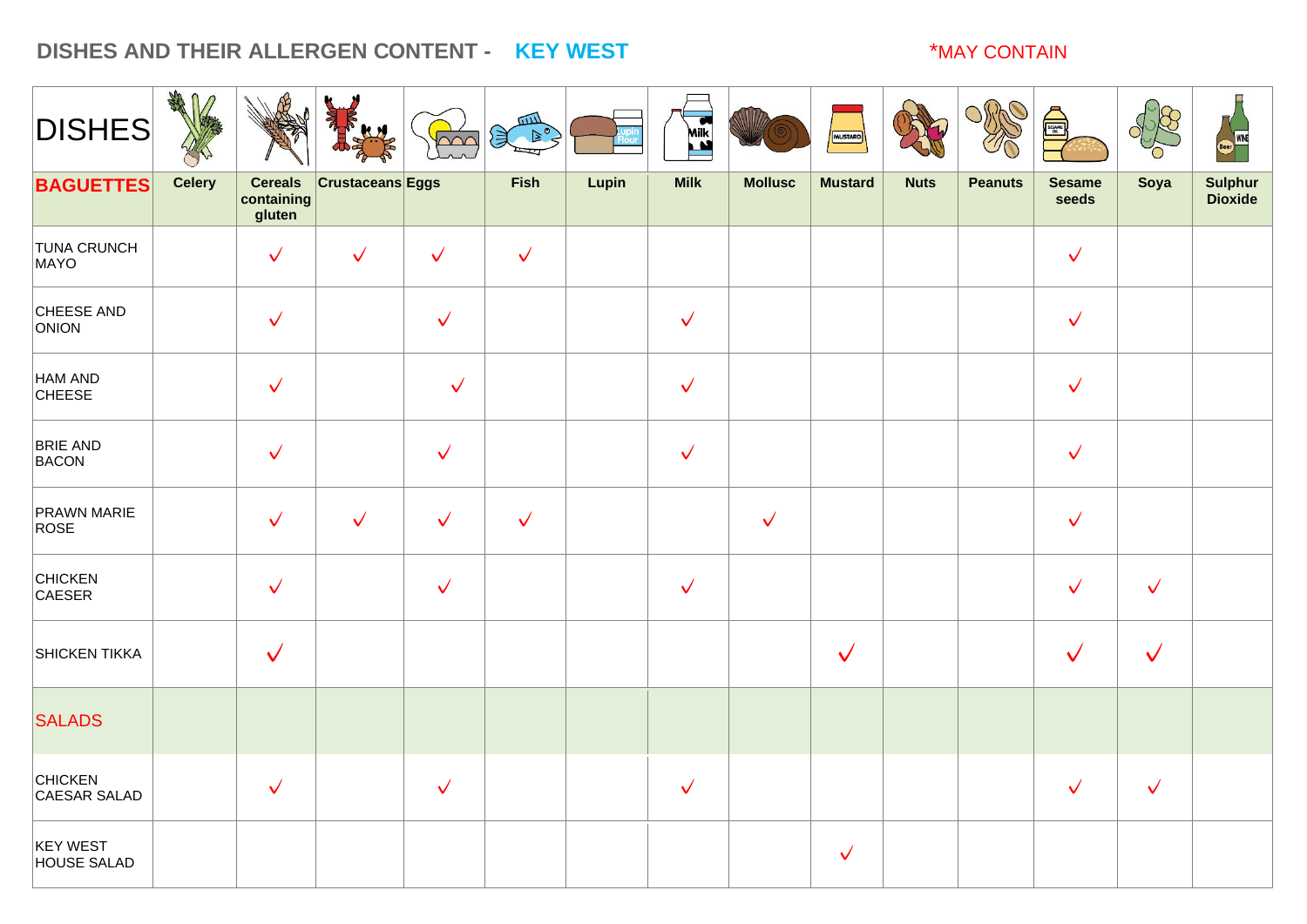KEY WEST MANAGEMENT TEAM

Review date:  $01.05.22$  Reviewed by: Please note: we can not 100% guarantee there to be no traces of any ingredient as the dishes are produced in one kitchen.



You can find this template, including mo re in formation [at](http://www.food.gov.uk/allergy)  ww w . food. g o [v.uk/alle](http://www.food.gov.uk/allergy) rgy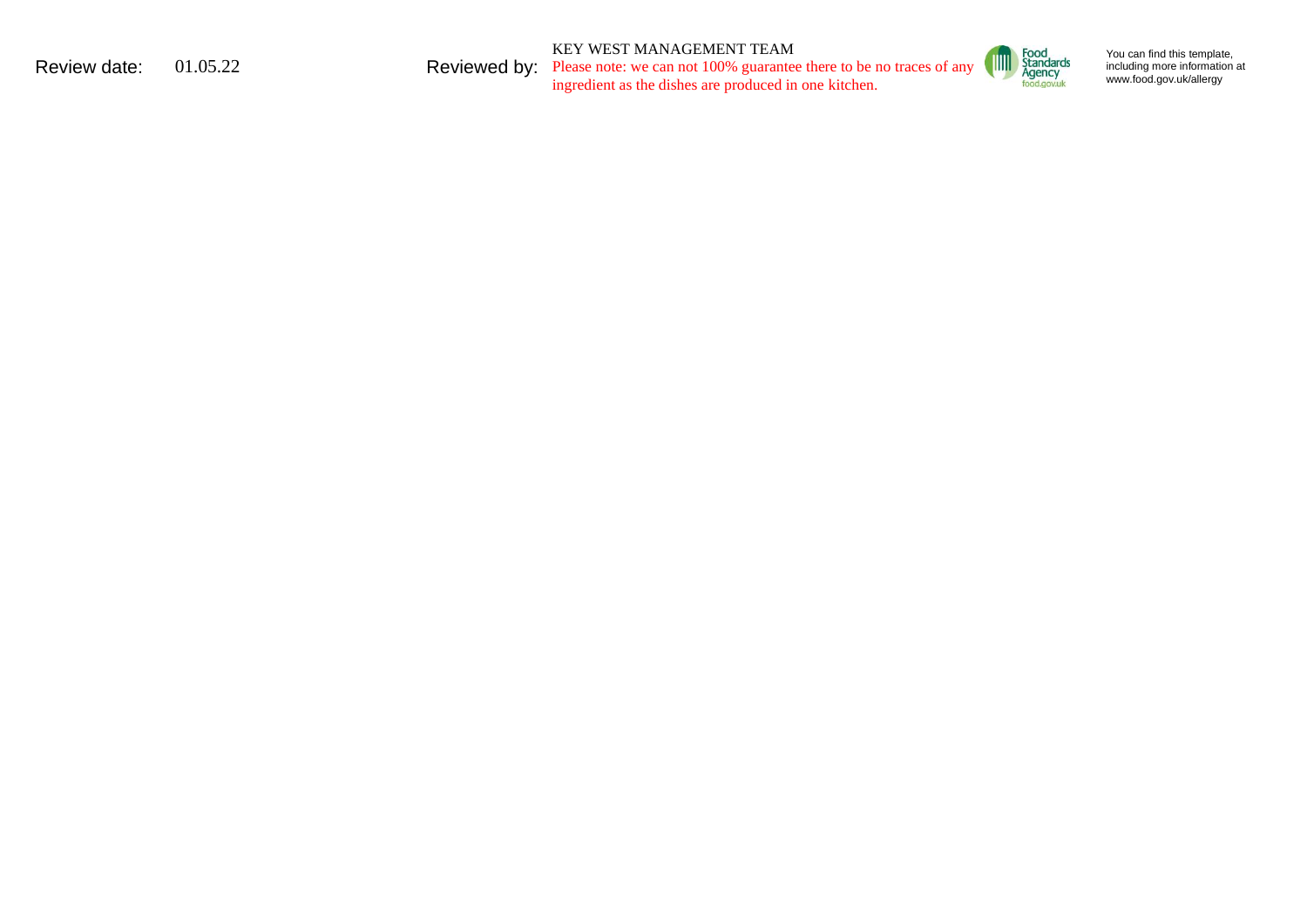### **DISHES AND THEIR ALLERGEN CONTENT - KEY WEST \*May contain**

| <b>DISHES</b>                | AR            |                                        |                        | $\sim$       | 四<br>$\mathcal{F}$ |       | <b>Milk</b><br><b>LM</b> |                | MUSTARD        |              |                | SESANTE                |              | <b>WINE</b>                      |
|------------------------------|---------------|----------------------------------------|------------------------|--------------|--------------------|-------|--------------------------|----------------|----------------|--------------|----------------|------------------------|--------------|----------------------------------|
| <b>MAIN</b>                  | <b>Celery</b> | <b>Cereals</b><br>containing<br>gluten | <b>Crustace</b><br>ans | <b>Eggs</b>  | <b>Fish</b>        | Lupin | <b>Milk</b>              | <b>Mollusc</b> | <b>Mustard</b> | <b>Nuts</b>  | <b>Peanuts</b> | <b>Sesame</b><br>seeds | Soya         | <b>Sulphur</b><br><b>Dioxide</b> |
| MAPLE CHICKEN                |               | $\sqrt{*}$                             |                        | $\checkmark$ |                    |       | $\checkmark$             |                |                |              |                |                        |              |                                  |
| ALL DAY<br><b>BRUNCH</b>     |               | $\sqrt{*}$                             |                        | $\checkmark$ |                    |       | $\checkmark$             |                |                |              |                |                        |              |                                  |
| HAM EGG &<br><b>CHIPS</b>    |               | $\sqrt{*}$                             |                        | $\checkmark$ |                    |       |                          |                |                |              |                |                        |              |                                  |
| <b>SHICKEN TIKKA</b><br>MEAL |               | $\sqrt{*}$                             |                        |              |                    |       |                          |                |                |              |                |                        | $\checkmark$ |                                  |
| 80Z SIRLOIN<br><b>STEAK</b>  |               | $\sqrt{*}$                             |                        | $\checkmark$ |                    |       | $\checkmark$             |                |                |              |                |                        |              |                                  |
| VEGAN<br>LASAGNE             | $\checkmark$  | $\checkmark$                           |                        |              |                    |       |                          |                |                | $\checkmark$ |                |                        | $\checkmark$ |                                  |
| <b>SCAMPI &amp; CHIPS</b>    |               | $\checkmark$                           | $\checkmark$           | $\checkmark$ | $\checkmark$       |       |                          | $\checkmark$   | $\checkmark$   |              |                |                        |              |                                  |
| MOULES<br>MARINIERE          |               | $\checkmark$                           | $\checkmark$           |              | $\checkmark$       |       | $\checkmark$             | $\checkmark$   |                |              |                |                        |              | $\checkmark$                     |
| <b>FISH &amp; CHIPS</b>      |               | $\checkmark$                           | $\checkmark$           | $\checkmark$ | $\checkmark$       |       |                          |                |                |              |                |                        | $\checkmark$ |                                  |
| <b>FISH PLATTER</b>          |               | $\checkmark$                           | $\checkmark$           | $\checkmark$ | $\checkmark$       |       | $\checkmark$             | $\checkmark$   |                |              |                | $\checkmark$           |              |                                  |

Review date:  $05.04.2022$  Reviewed by: Please note: we can not 100% guarantee there to be no traces of any

KEY WEST MANAGEMENT TEAM

ingredient as the dishes are produced in one kitchen.



You can find this template, including more information [at](http://www.food.gov.uk/allergy)  [www.food.gov.uk/allergy](http://www.food.gov.uk/allergy)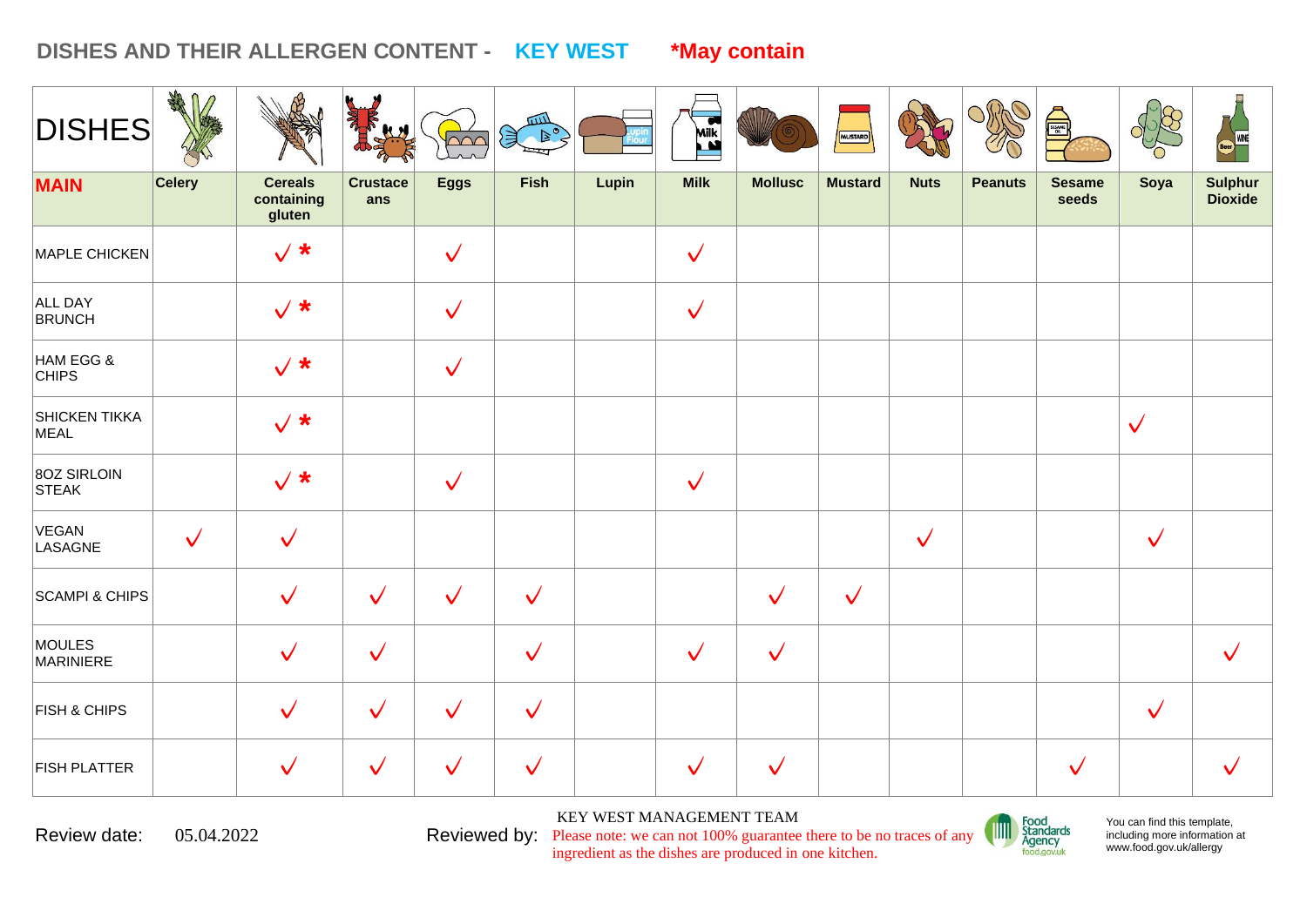## **DISHES AND THEIR ALLERGEN CONTENT - KEY WEST**

| <b>DISHES</b>                          | AR            |                                        | <b>Ky</b>          | poo          | Been         |       | <b>ASSES</b> |                | MUSTARD        |             |                | Å                      |              | <b>WINE</b>        |
|----------------------------------------|---------------|----------------------------------------|--------------------|--------------|--------------|-------|--------------|----------------|----------------|-------------|----------------|------------------------|--------------|--------------------|
| <b>BURGERS</b>                         | <b>Celery</b> | <b>Cereals</b><br>containing<br>gluten | <b>Crustaceans</b> | <b>Eggs</b>  | <b>Fish</b>  | Lupin | <b>Milk</b>  | <b>Mollusc</b> | <b>Mustard</b> | <b>Nuts</b> | <b>Peanuts</b> | <b>Sesame</b><br>seeds | Soya         | Sulphur<br>Dioxide |
| <b>KEY WEST</b><br><b>BURGER</b>       |               | $\checkmark$                           |                    | $\checkmark$ |              |       | $\checkmark$ |                | $\checkmark$   |             |                | $\checkmark$           | $\checkmark$ |                    |
| CAJUN CHICKEN                          |               | $\checkmark$                           |                    | $\checkmark$ |              |       | $\checkmark$ |                | $\checkmark$   |             |                | $\checkmark$           | $\checkmark$ |                    |
| <b>CHICKEN</b><br><b>BREAST BURGER</b> |               | $\checkmark$                           |                    | $\checkmark$ |              |       | $\checkmark$ |                | $\checkmark$   |             |                | $\checkmark$           | $\checkmark$ |                    |
| POSH FISH<br>FINGER<br>SANDWICH        |               | $\checkmark$                           | $\checkmark$       | $\checkmark$ | $\checkmark$ |       | $\checkmark$ |                | $\checkmark$   |             |                | $\checkmark$           | $\checkmark$ |                    |
| <b>VEGAN BURGER</b>                    |               | $\checkmark$                           |                    |              |              |       |              |                | $\checkmark$   |             |                | $\sqrt{*}$             |              |                    |
| <b>PIZZAS</b>                          |               |                                        |                    |              |              |       |              |                |                |             |                |                        |              |                    |
| MARGHERITA                             |               | $\checkmark$                           |                    |              |              |       | $\checkmark$ |                |                |             |                |                        |              |                    |
| VEGAN<br>MARGHERITA                    |               | $\checkmark$                           |                    |              |              |       |              |                |                |             |                |                        |              |                    |
| PEPPERONI                              |               | $\checkmark$                           |                    |              |              |       | $\checkmark$ |                |                |             |                |                        |              |                    |
| <b>VEGGIE DELUXE</b>                   |               | $\checkmark$                           |                    |              |              |       | $\checkmark$ |                |                |             |                |                        |              |                    |
| <b>VEGAN VEGGIE</b><br><b>DELUXE</b>   |               | $\checkmark$                           |                    |              |              |       |              |                |                |             |                |                        |              |                    |
| <b>MEAT FEAST</b>                      |               | $\checkmark$                           |                    |              |              |       | $\checkmark$ |                |                |             |                |                        |              |                    |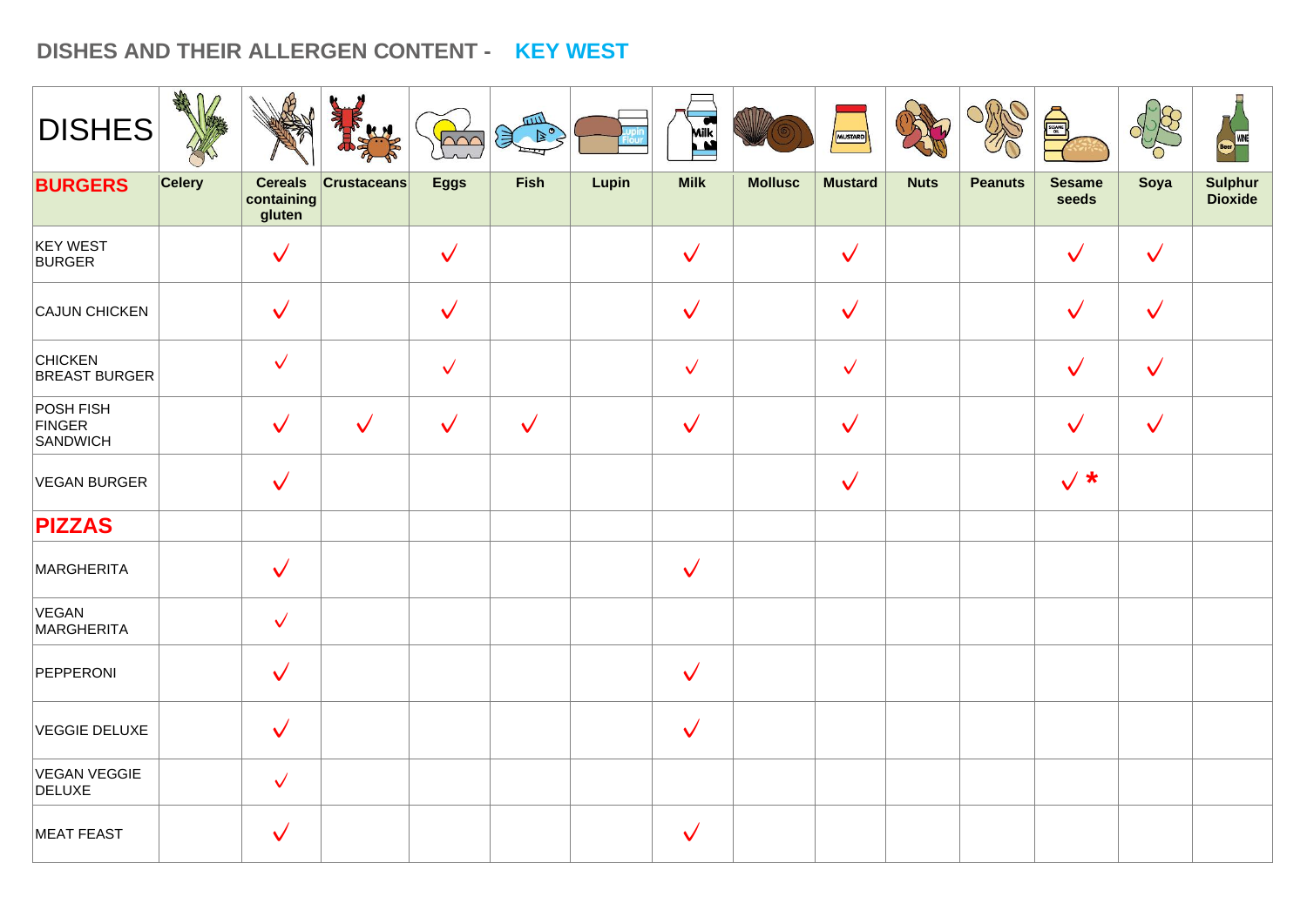| <b>IMEDITERRANEANI</b> |                                                                                                       |  |  |  |  |  |  |                                                                                   |  |                                               |                                                                                         |  |
|------------------------|-------------------------------------------------------------------------------------------------------|--|--|--|--|--|--|-----------------------------------------------------------------------------------|--|-----------------------------------------------|-----------------------------------------------------------------------------------------|--|
| Review date:           | 01.05.2022<br><b>Reviewed by:</b> Please note: we can not 100% guarantee there to be no traces of any |  |  |  |  |  |  | KEY WEST MANAGEMENT TEAM<br>ingredient as the dishes are produced in one kitchen. |  | <b>All Standards</b><br>Agency<br>food.gov.uk | You can find this template,<br>including more information at<br>www.food.gov.uk/allergy |  |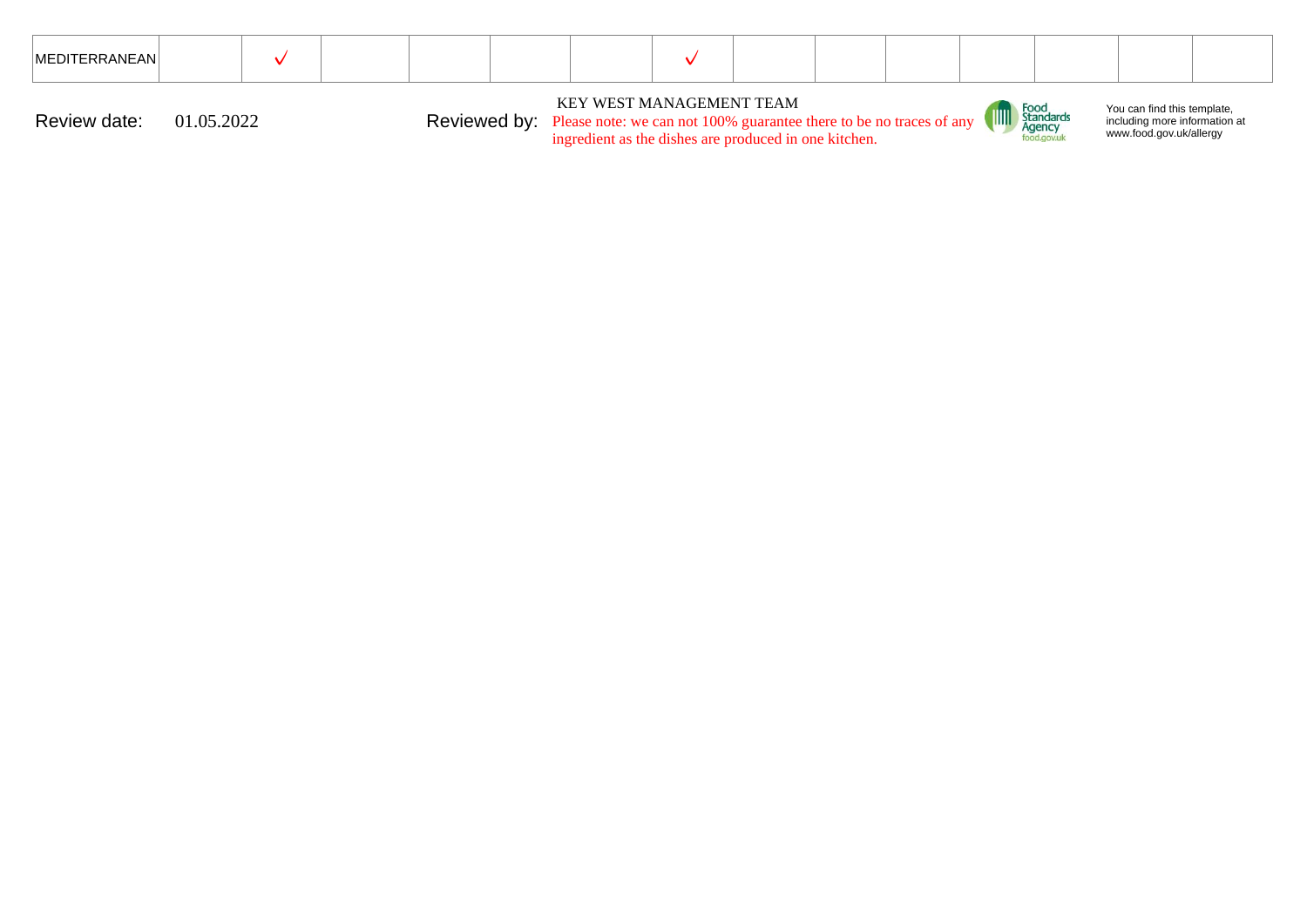### **DISHES AND THEIR ALLERGEN CONTENT - KEY WEST \*MAY CONTAIN**

| <b>DISHES</b>                                                              | ARA<br>$\mathbf{u}$ |                                        |                    | $\sim$       | $\mathbb{R}^3$ |              | Milk         |                | MUSTARD        |              |                | E                      |              |                                  |
|----------------------------------------------------------------------------|---------------------|----------------------------------------|--------------------|--------------|----------------|--------------|--------------|----------------|----------------|--------------|----------------|------------------------|--------------|----------------------------------|
| <b>SIDES</b>                                                               | <b>Celery</b>       | <b>Cereals</b><br>containing<br>gluten | <b>Crustaceans</b> | <b>Eggs</b>  | Fish           | Lupin        | <b>Milk</b>  | <b>Mollusc</b> | <b>Mustard</b> | <b>Nuts</b>  | <b>Peanuts</b> | <b>Sesame</b><br>seeds | Soya         | <b>Sulphur</b><br><b>Dioxide</b> |
| <b>CHIPS</b>                                                               |                     | $\checkmark$ *                         |                    |              |                |              |              |                |                |              |                |                        |              |                                  |
| CHEESY CHIPS                                                               |                     | $\checkmark$ *                         |                    |              |                |              | $\checkmark$ |                |                |              |                |                        |              |                                  |
| VEGAN CHEESY<br><b>CHIPS</b>                                               |                     | $\checkmark$ *                         |                    |              |                |              |              |                |                |              |                |                        |              |                                  |
| ONION RINGS                                                                |                     | $\checkmark$                           |                    |              |                |              |              |                |                |              |                | $\checkmark$           |              |                                  |
| <b>HOUSE SLAW</b>                                                          |                     |                                        |                    | $\checkmark$ |                |              |              |                |                |              |                |                        |              |                                  |
| <b>SIDE SALAD</b>                                                          |                     |                                        |                    |              |                |              |              |                | $\checkmark$   |              |                |                        |              |                                  |
| <b>BREAD AND</b><br><b>BUTTER</b>                                          |                     | $\checkmark$                           |                    |              |                | $\checkmark$ | $\checkmark$ |                |                |              |                |                        | $\checkmark$ |                                  |
| FRESH<br><b>BAGUETTE AND</b><br><b>BUTTER</b>                              |                     | $\checkmark$                           |                    |              |                |              | $\checkmark$ |                |                |              |                | $\checkmark$           |              |                                  |
| <b>BAKED BEANS</b>                                                         |                     |                                        |                    |              |                |              |              |                |                |              |                |                        |              |                                  |
| MUSHY PEAS                                                                 |                     |                                        |                    |              |                |              |              |                |                |              |                |                        |              |                                  |
| <b>GARLIC BREAD</b>                                                        |                     | $\checkmark$                           |                    |              |                |              | $\checkmark$ |                |                |              |                | $\checkmark$           |              |                                  |
| <b>GARLIC BREAD</b><br><b>WITH CHEESE</b>                                  |                     | $\checkmark$                           |                    |              |                |              | $\checkmark$ |                |                |              |                | $\checkmark$           |              |                                  |
| <b>VEGAN GARLIC</b><br><b>BREAD</b><br>VEGAN CHEESY<br><b>GARLIC BREAD</b> |                     | $\checkmark$                           |                    |              |                |              |              |                |                | $\checkmark$ |                | $\checkmark$           |              |                                  |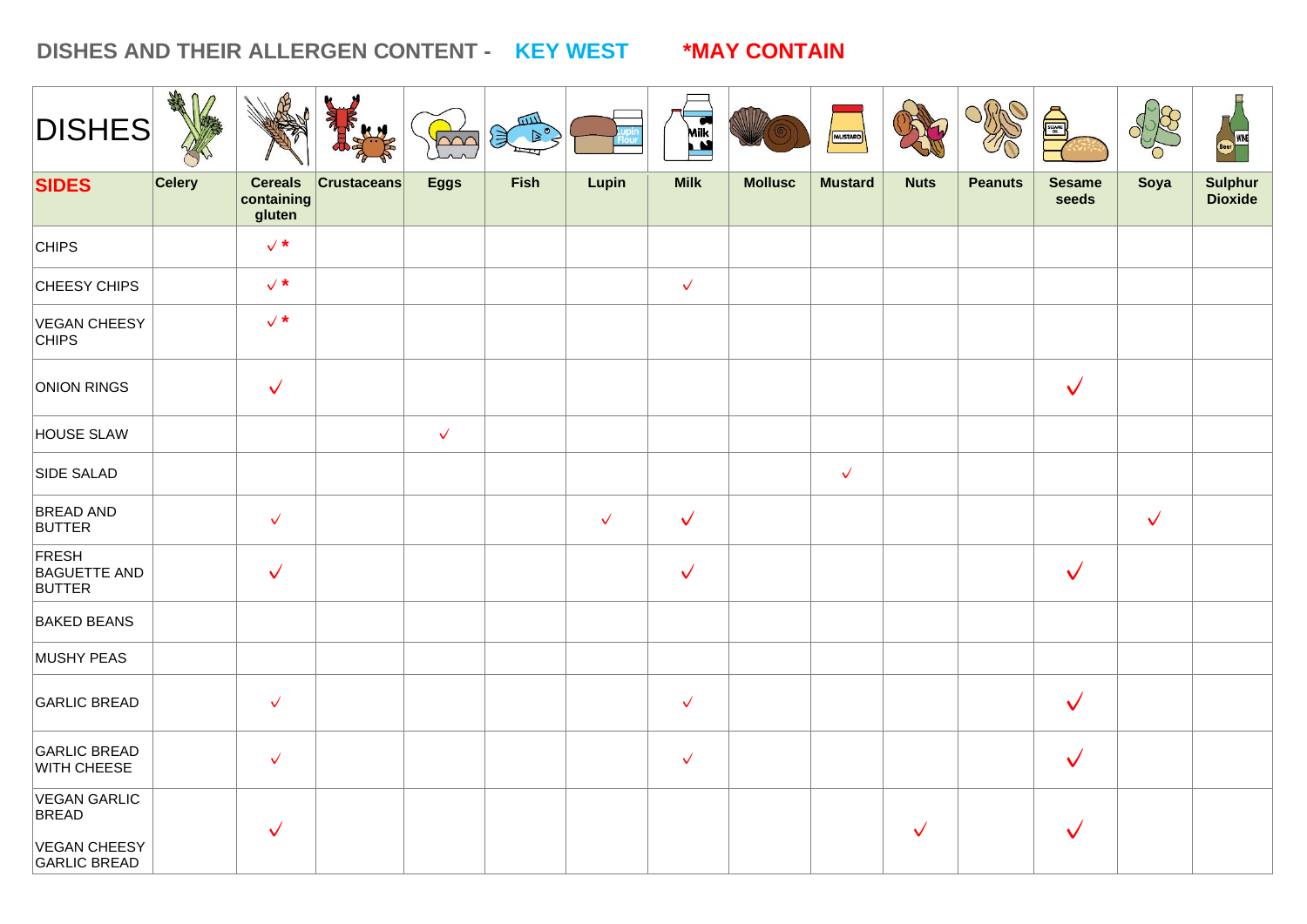KEY WEST MANAGEMENT TEAM

Review date:  $05.04.2021$  Reviewed by: Please note: we can not 100% guarantee there to be no traces of any ingredient as the dishes are produced in one kitchen.



You can find this template, including mo re in formation [at](http://www.food.gov.uk/allergy)  ww w . food. g o [v.uk/alle](http://www.food.gov.uk/allergy) rgy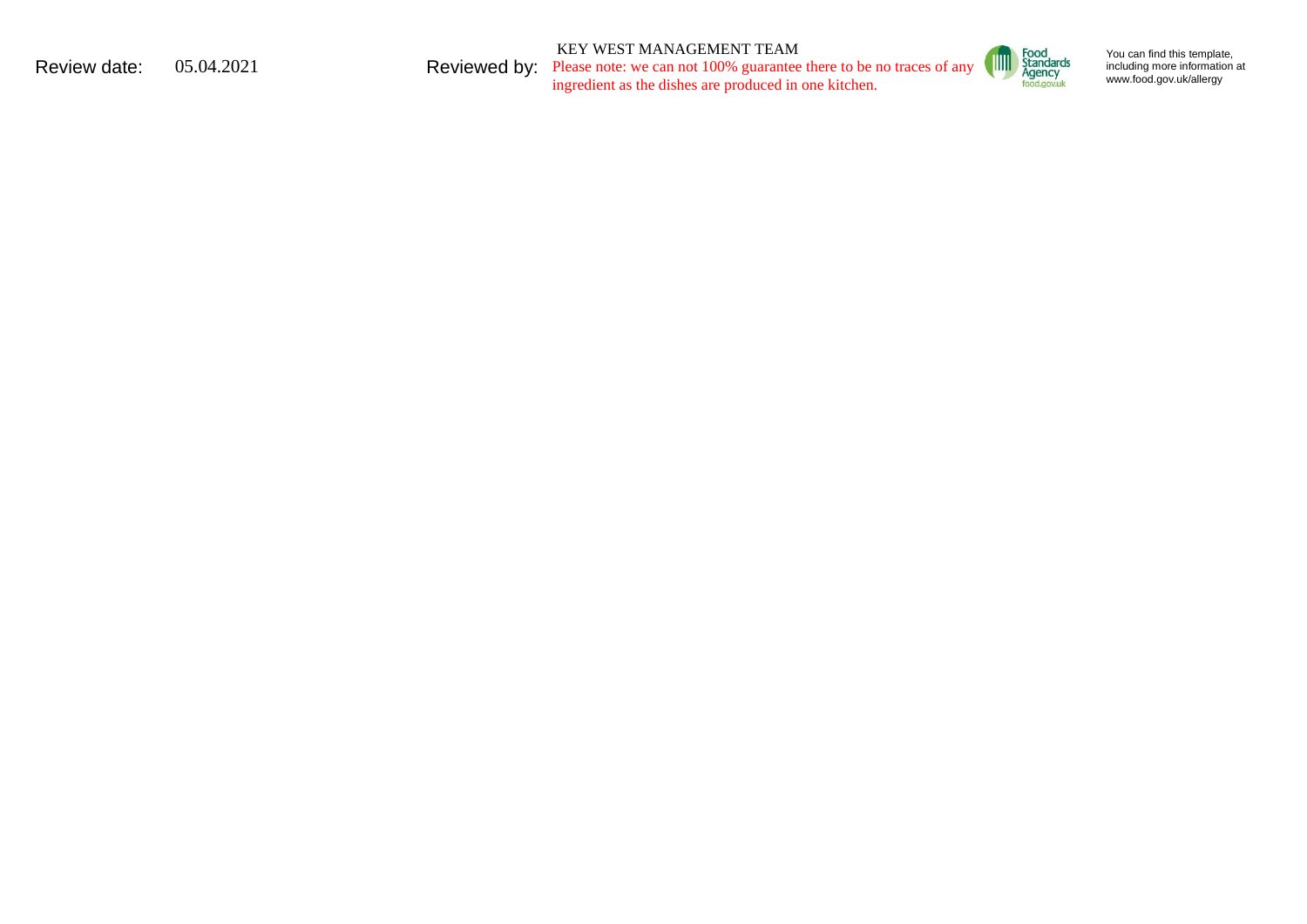# **DISHES AND THEIR ALLERGEN CONTENT - KEY WEST**

| <b>DISHES</b>                      | <b>SHARE</b><br>$\mathbf{u}$ |                                        | <b>Aldr</b><br>JE  | $\sim$       | للللا<br>さき美 |       | Milk         |                | MUSTARD        |             |                | Å                      |              | WINE<br><b>Beer</b>              |
|------------------------------------|------------------------------|----------------------------------------|--------------------|--------------|--------------|-------|--------------|----------------|----------------|-------------|----------------|------------------------|--------------|----------------------------------|
| <b>DESSERT</b>                     | <b>Celery</b>                | <b>Cereals</b><br>containing<br>gluten | <b>Crustaceans</b> | <b>Eggs</b>  | <b>Fish</b>  | Lupin | <b>Milk</b>  | <b>Mollusc</b> | <b>Mustard</b> | <b>Nuts</b> | <b>Peanuts</b> | <b>Sesame</b><br>seeds | Soya         | <b>Sulphur</b><br><b>Dioxide</b> |
| <b>WARM CHOC</b><br><b>BROWNIE</b> |                              |                                        |                    | $\checkmark$ |              |       | $\checkmark$ |                |                |             |                |                        | $\checkmark$ |                                  |
| COOKIE DOUGH<br>CHEESECAKE         |                              | $\checkmark$                           |                    | $\checkmark$ |              |       | $\checkmark$ |                |                |             |                |                        | $\checkmark$ |                                  |
| PISTACHIO<br>SUNDAE                |                              |                                        |                    | $\checkmark$ |              |       | $\checkmark$ |                |                |             |                |                        | $\checkmark$ |                                  |
| <b>CHERRY</b><br>SUNDAE            |                              |                                        |                    |              |              |       | $\checkmark$ |                |                |             |                |                        |              | $\checkmark$                     |
| VEGAN ICE<br>CREAM POT             |                              |                                        |                    |              |              |       |              |                |                |             |                |                        |              |                                  |
| <b>LEMON SORBET</b>                |                              |                                        |                    |              |              |       |              |                |                |             |                |                        |              |                                  |
| ORANGE<br>SORBET                   |                              |                                        |                    |              |              |       |              |                |                |             |                |                        |              |                                  |
| STRAWBERRY<br>MONSTER              |                              |                                        |                    |              |              |       | $\checkmark$ |                |                |             |                |                        |              |                                  |
| <b>CHOCOLATE</b><br><b>BIRD</b>    |                              |                                        |                    |              |              |       | $\checkmark$ |                |                |             |                |                        |              |                                  |
| VANILLA<br>PENGUIN                 |                              |                                        |                    |              |              |       | $\checkmark$ |                |                |             |                |                        |              |                                  |

KEY WEST MANAGEMENT TEAM





You can find this template, including more information [at](http://www.food.gov.uk/allergy)  [www.food.gov.uk/allergy](http://www.food.gov.uk/allergy)